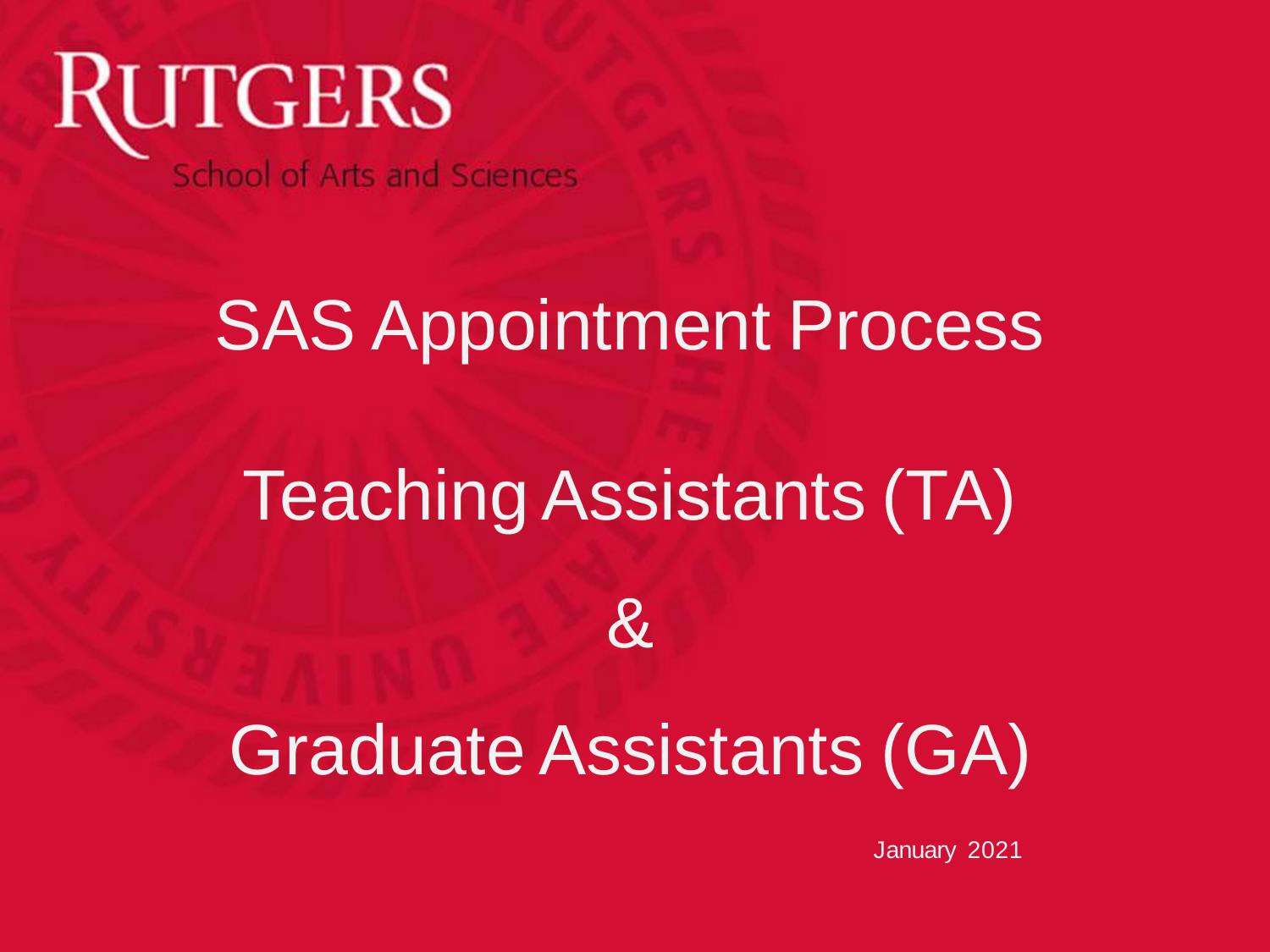### **Overview**

TA/GA Requests Online

- *Entire process online* 
	- Requests/Approvals
	- Appointment Letters generated and emailed
	- Notification Memos emailed
	- Copy to department
- *Benefits*
	- More efficient
	- Less paper
	- Faster processing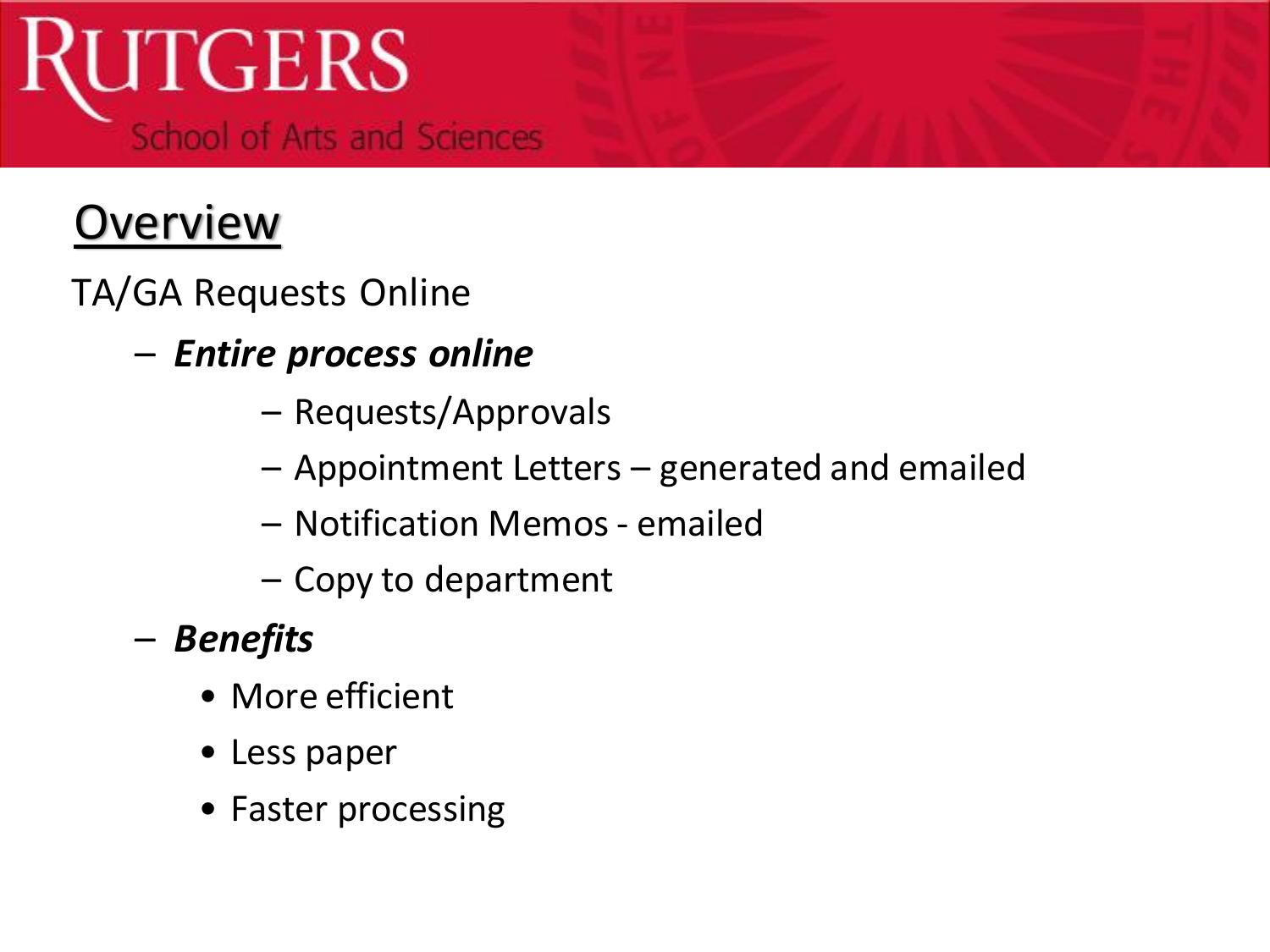#### Key Features

| SAS - Anthropology               |                  | <b>Pending In Queue</b><br>▼             | ▼ | Sort By Last Mod Date v Show Prev. Cycles: |                                  |          |           |
|----------------------------------|------------------|------------------------------------------|---|--------------------------------------------|----------------------------------|----------|-----------|
| -- Select Who Gets Reminder -- ▼ |                  | <b>Send Reminders</b>                    |   |                                            |                                  |          |           |
| Show $100 \times$ entries        |                  |                                          |   |                                            | Search:                          |          |           |
| Name<br>÷                        | <b>Appt Type</b> | Status                                   | ÷ | <b>Last Modified Date</b>                  | <b>Actions</b>                   | ÷        | Accepted? |
| SAS - Anthropology               |                  |                                          |   |                                            |                                  |          |           |
| Cabrera,<br>Gabrielle            | TA               | In Queue For: Department Approval        |   | 3/29/2019 8:38am                           | $-$ Select $ \mathbf{v}$         | Delete   | Pending   |
| Smith, Catherine                 | TΑ               | In Queue For: Graduate Director Approval |   | 3/29/2019 8:38am                           | $-$ Select $ \blacktriangledown$ | Delete   | Pending   |
| Showing 1 to 2 of 2 entries      |                  |                                          |   |                                            |                                  | Previous | Next      |
| <b>Submit Changes</b>            |                  |                                          |   |                                            |                                  |          |           |

- View requests at all stages
	- Pending in your queue (default)
	- Pending in all queues
	- Completed Submissions
	- All submissions
- Sort records by last modified date or name
- See current status of request
- View candidates response to offer
- View previous cycles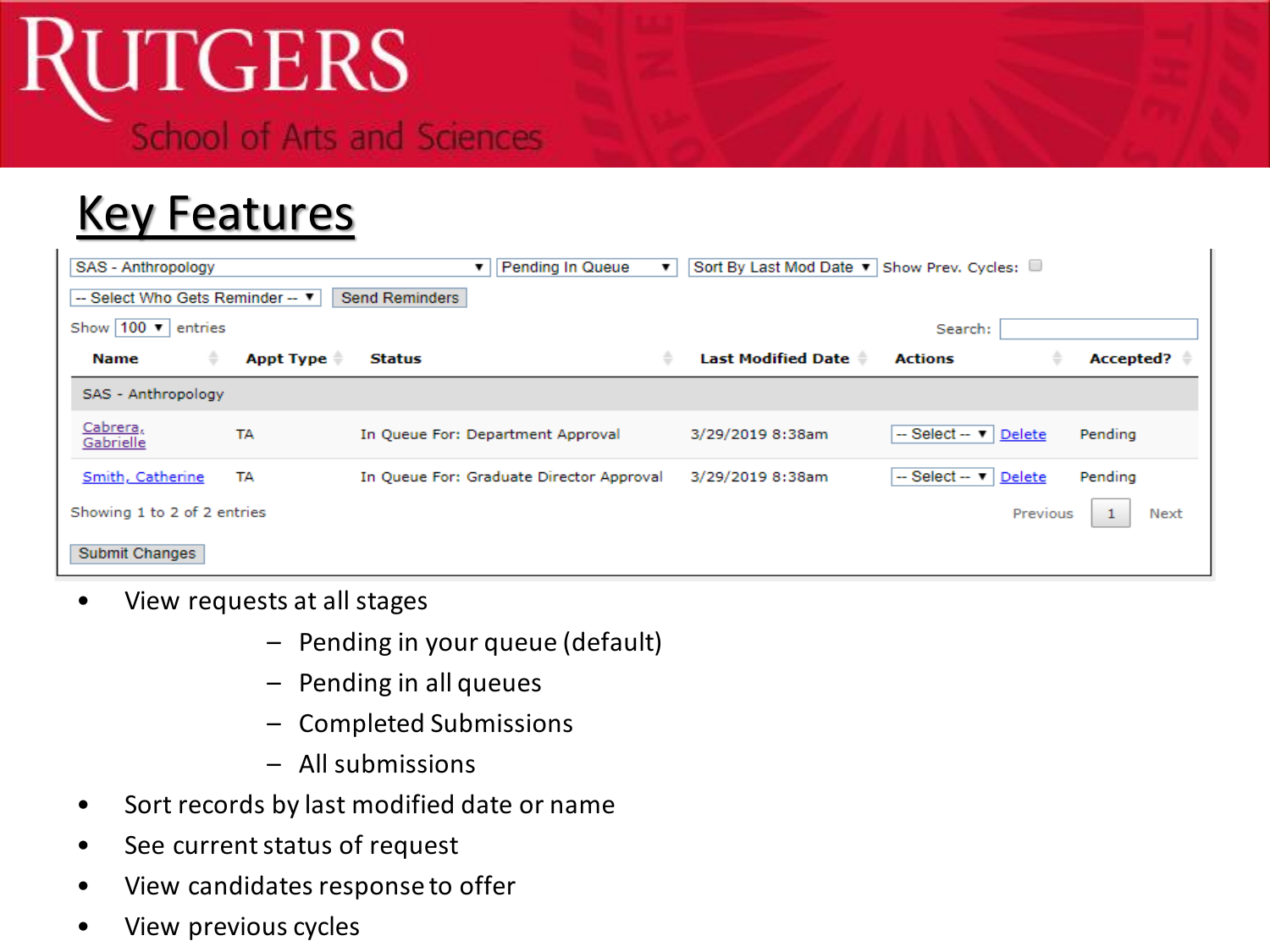### Process Overview

**April 30 Notification Memos for Fall Semester**



**November/December Appointment Requests for for Spring Semester appts**

**April/May/June Appointment Requests for Fall Semester appts**



**October 31 Notification Memos for Spring Semester**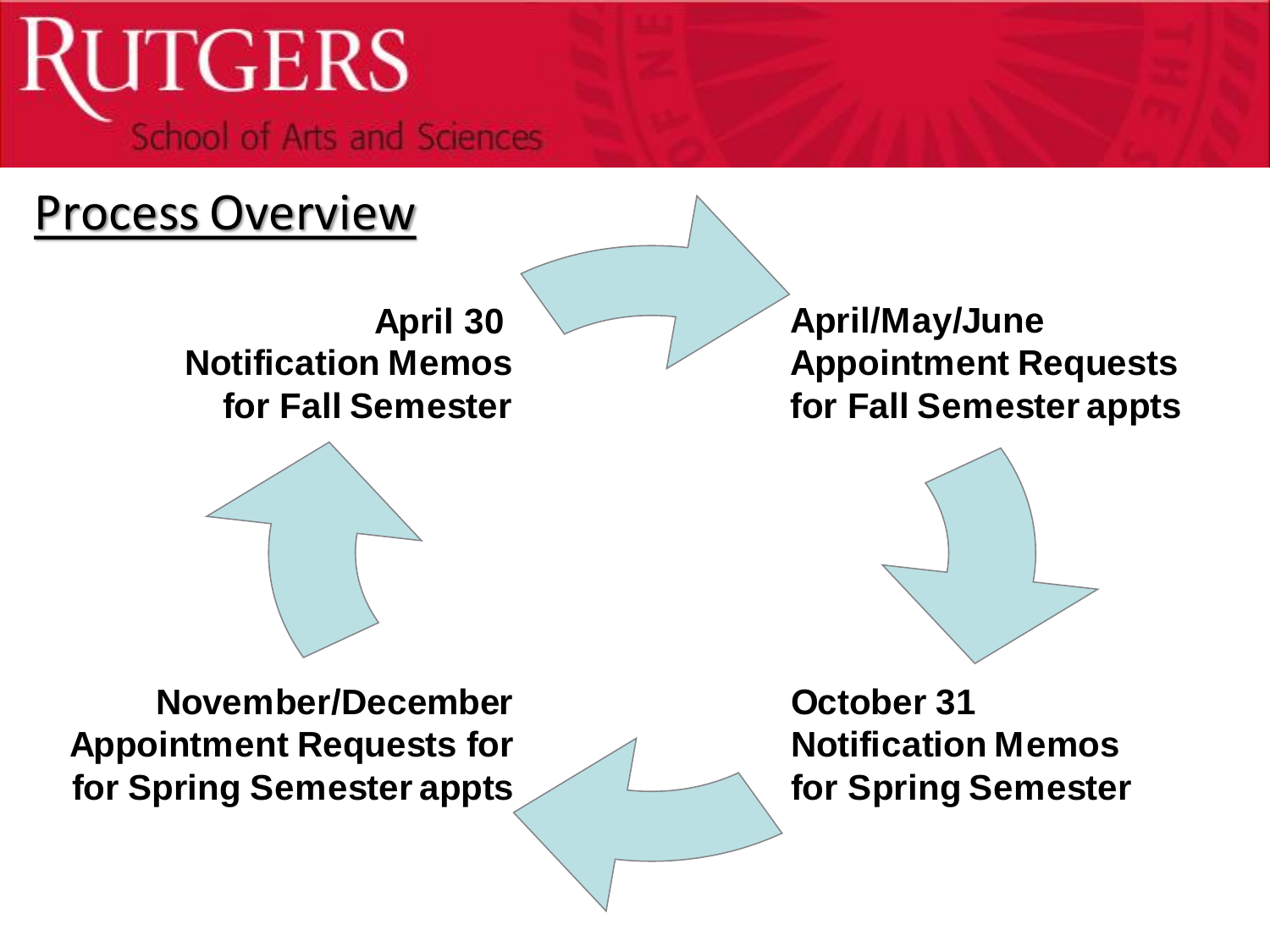### System Access

| <b><i>AUTGERS</i></b><br>School of Arts and Sciences                                                                                                                                                  | <b>SAS Central Authentication</b> |
|-------------------------------------------------------------------------------------------------------------------------------------------------------------------------------------------------------|-----------------------------------|
| <b>School of Arts and Sciences Central Authentication Service</b><br><b>TA/GA APPOINTMENT REQUEST</b><br><b>UNAUTHORIZED USE OF THIS SYSTEM IS PROHIBITED</b><br><b>PLEASE LOGIN WITH YOUR NET ID</b> |                                   |
| Net ID:<br>Password:<br>Log In                                                                                                                                                                        |                                   |
| <b>Rutgers University</b>                                                                                                                                                                             |                                   |

- Direct Page https://secure.sas.rutgers.edu/apps/taga/main
- Web portal http://sas.rutgers.edu/custom/appointment/
- Sign in NetID and Password
- Access is granted by the SAS Human Resources team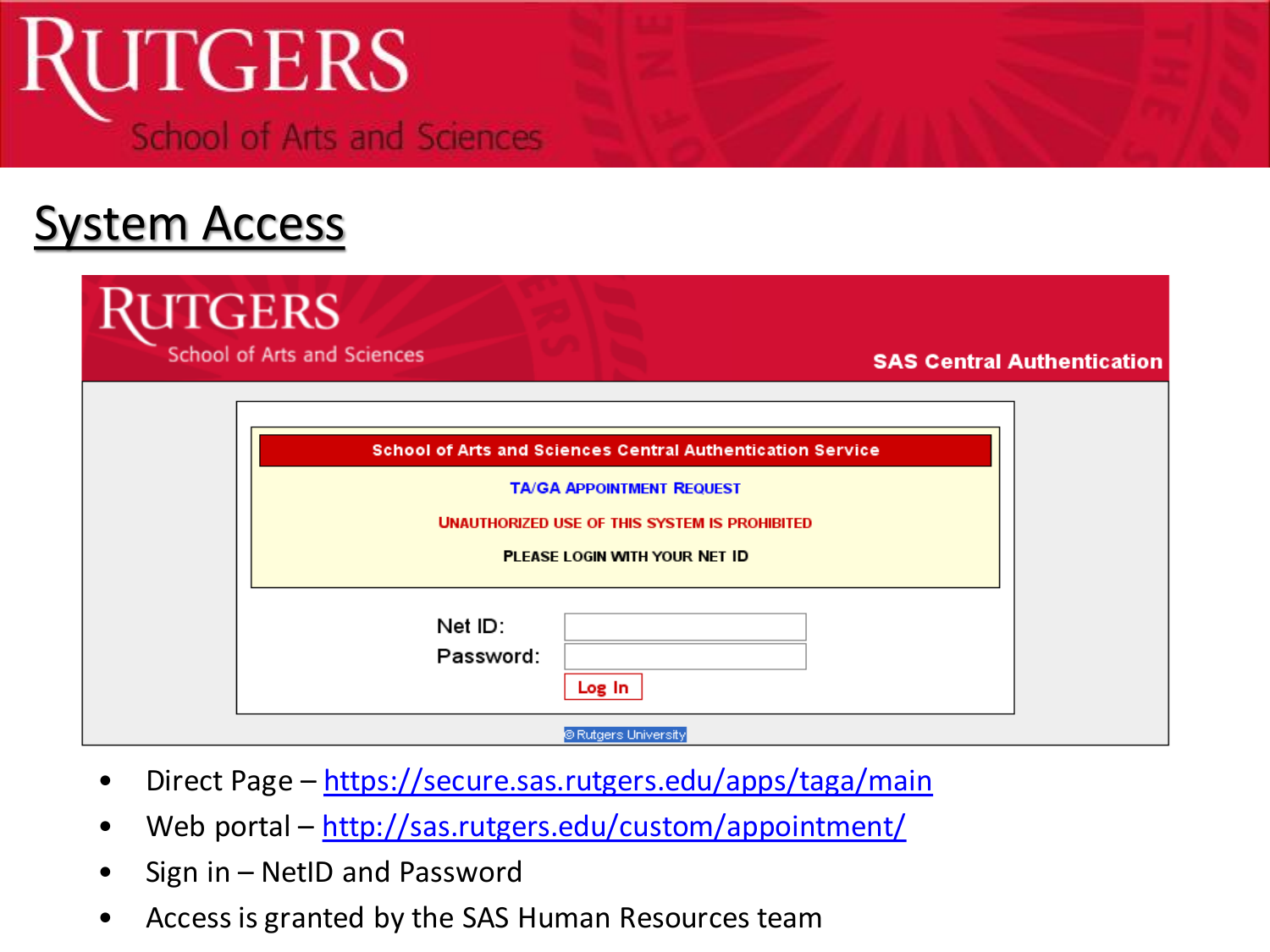### Main Screen

| Send Reminder Emails  <br>New Submission<br>Dept List<br>Notification List |
|----------------------------------------------------------------------------|
| Sort By Last Mod Date v<br>Filter List<br>Pending In Your Queue            |
| There are currently no submissions available for viewing                   |

- **Access** area and level of responsibility
- **Default** Pending in Queue and Sorted by Last Mod Date
- **Filter List** Use dropdown to change entries seen
- **New Submission**  Enter new requests
- **Notification List** –Receive entries that require notification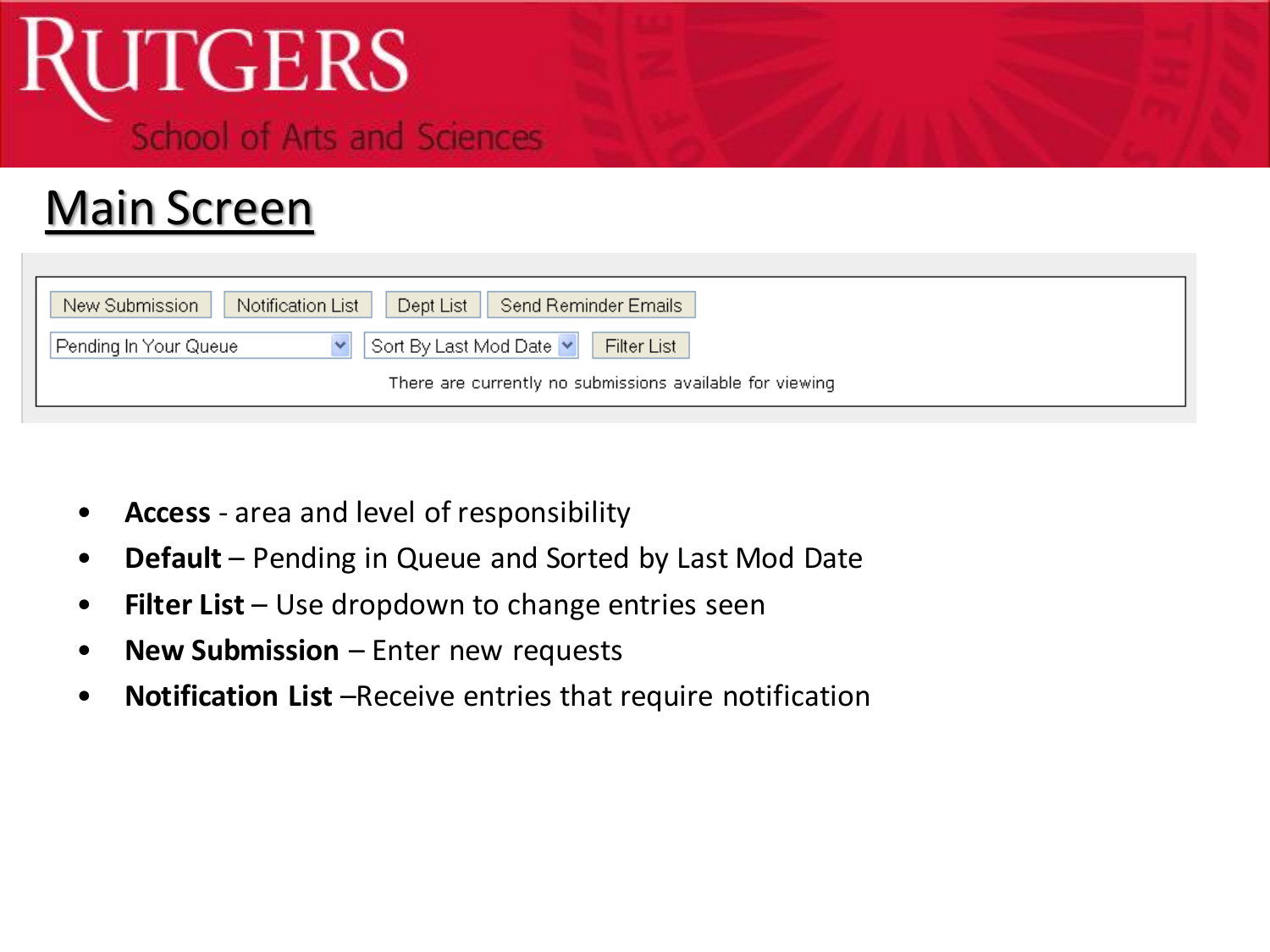## *<u>AUTGERS</u>* **School of Arts and Sciences**

### Notification Memo - Process

| <b>UTGERS</b><br>School of Arts and Sciences      |           |                        |                |                | <b>TA/GA Application</b>                |
|---------------------------------------------------|-----------|------------------------|----------------|----------------|-----------------------------------------|
|                                                   |           |                        |                |                | Logged in as Denise M. Stremlo / Logout |
| $\checkmark$<br>Filter List<br>All                | Dept List | Back To Main           |                |                |                                         |
|                                                   |           |                        |                |                |                                         |
| SAS - CCB - Ctr Biomaterials<br>Name              |           | Appt Type Notif Status | Reappoint Type | Actions        | Check Box to<br>Send Letter             |
| Ezra, Mindy                                       | <b>GA</b> | Pending                | -- Select --   | Preview Letter | Send Ltr? $\square$                     |
| Kilfoyle, Brian                                   | GA.       | Pending                | -- Select --   | Preview Letter | Send Ltr? $\square$                     |
|                                                   | <b>GA</b> | Pending                | -- Select --   | Preview Letter | Send Ltr? $\square$                     |
|                                                   | <b>GA</b> | Pending                | -- Select --   | Preview Letter | Send Ltr? $\square$                     |
| Lewitus, Dan<br>Magno, Maria Hans<br>Salahi, Sara | GA.       | Pending                | -- Select --   | Preview Letter | Send Ltr? $\square$                     |

- Click on "Notification List" button on Main screen
- Department preparer selects option Reappoint, Waitlist or Non-Reappoint
- Notification Memo will be emailed directly to candidate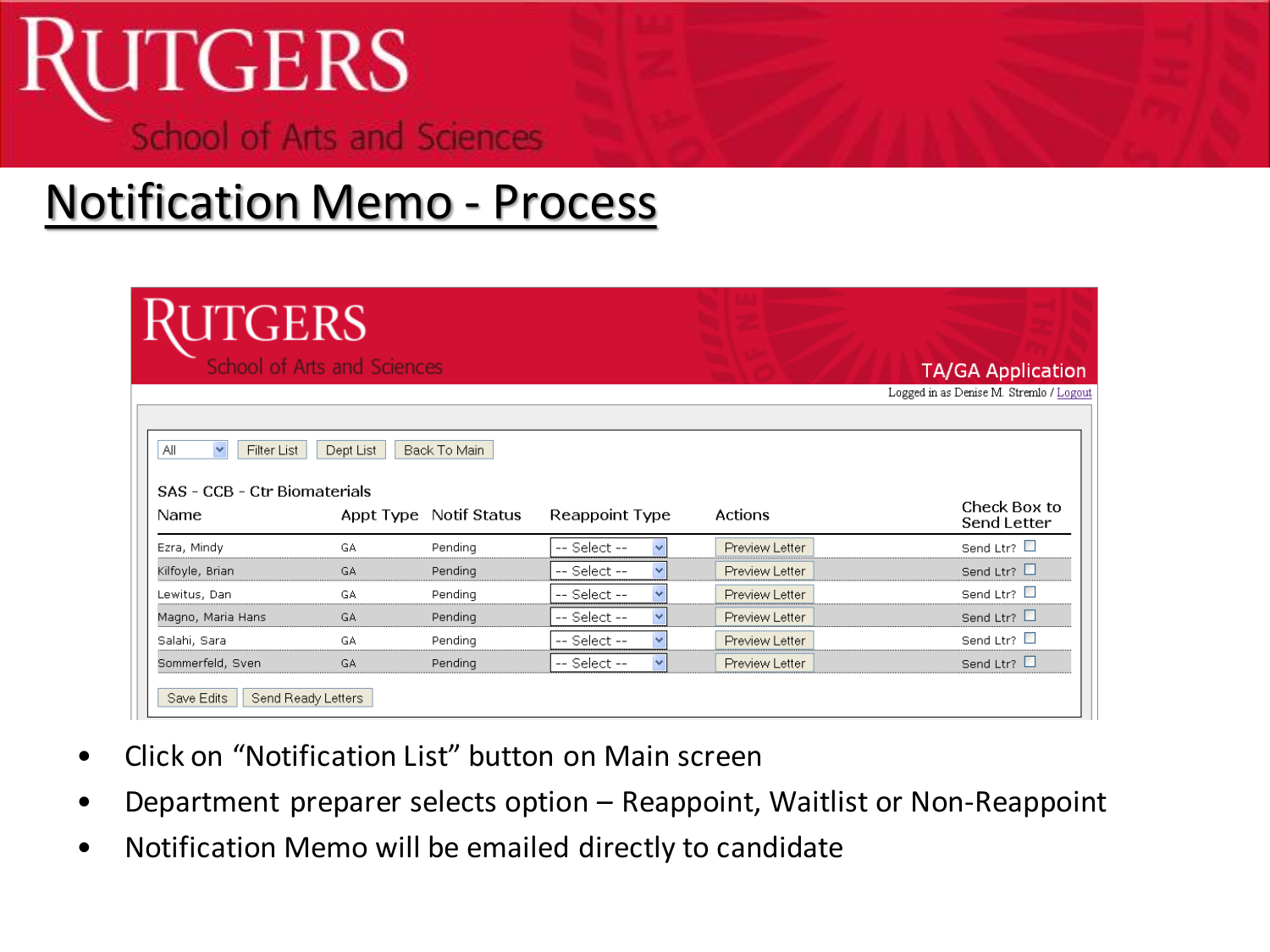### Notification Memo - Process

- Click on "Dept List" button on Main screen or Notification Screen
- Must notify SAS Human Resources department to upload revised "TA Criteria" Document
- ▪Notification Memo to TAs will not be emailed without TA Criteria document.

#### Department List Main Screen:

| <b>UTGERS</b><br>School of Arts and Sciences                                |                                                                                       |                                             | <b>TA/GA Application</b>                |
|-----------------------------------------------------------------------------|---------------------------------------------------------------------------------------|---------------------------------------------|-----------------------------------------|
|                                                                             |                                                                                       |                                             | Logged in as Denise M. Stremlo / Logout |
| <b>Back To Notification List</b><br>Back To Queue                           | <b>Department Information Manager</b>                                                 |                                             |                                         |
| Dept Name                                                                   | <b>Campus Address</b>                                                                 | Contact                                     | Chair Name                              |
| <b>SAS - African Studies Association</b>                                    | Campus                                                                                |                                             |                                         |
| <b>SAS - CCB - Ctr Biomaterials</b><br>(New Jersey Center for Biomaterials) | <b>Busch Campus</b><br>Life Sciences Building<br>145 Bevier Road<br>Piscataway, 08854 | maimone@biology.rutgers.edu<br>732-445-0488 | Joachim Kohn<br>(Director)              |

#### After Clicking on Department Name:

| <b>RUTGERS</b><br>School of Arts and Sciences |                                                                    |  |
|-----------------------------------------------|--------------------------------------------------------------------|--|
|                                               | <b>TA/GA Application</b><br>Logged in as Denise M. Stremlo / Logou |  |
|                                               |                                                                    |  |
| Back To Dept Listing<br>Back To Queue         |                                                                    |  |
|                                               | <b>Edit Department Information</b>                                 |  |
| TA/GA Notification Letter Info                |                                                                    |  |
| Upload TA Criteria Document (PDF only):       | Browse                                                             |  |
| Submit Dept Edits                             |                                                                    |  |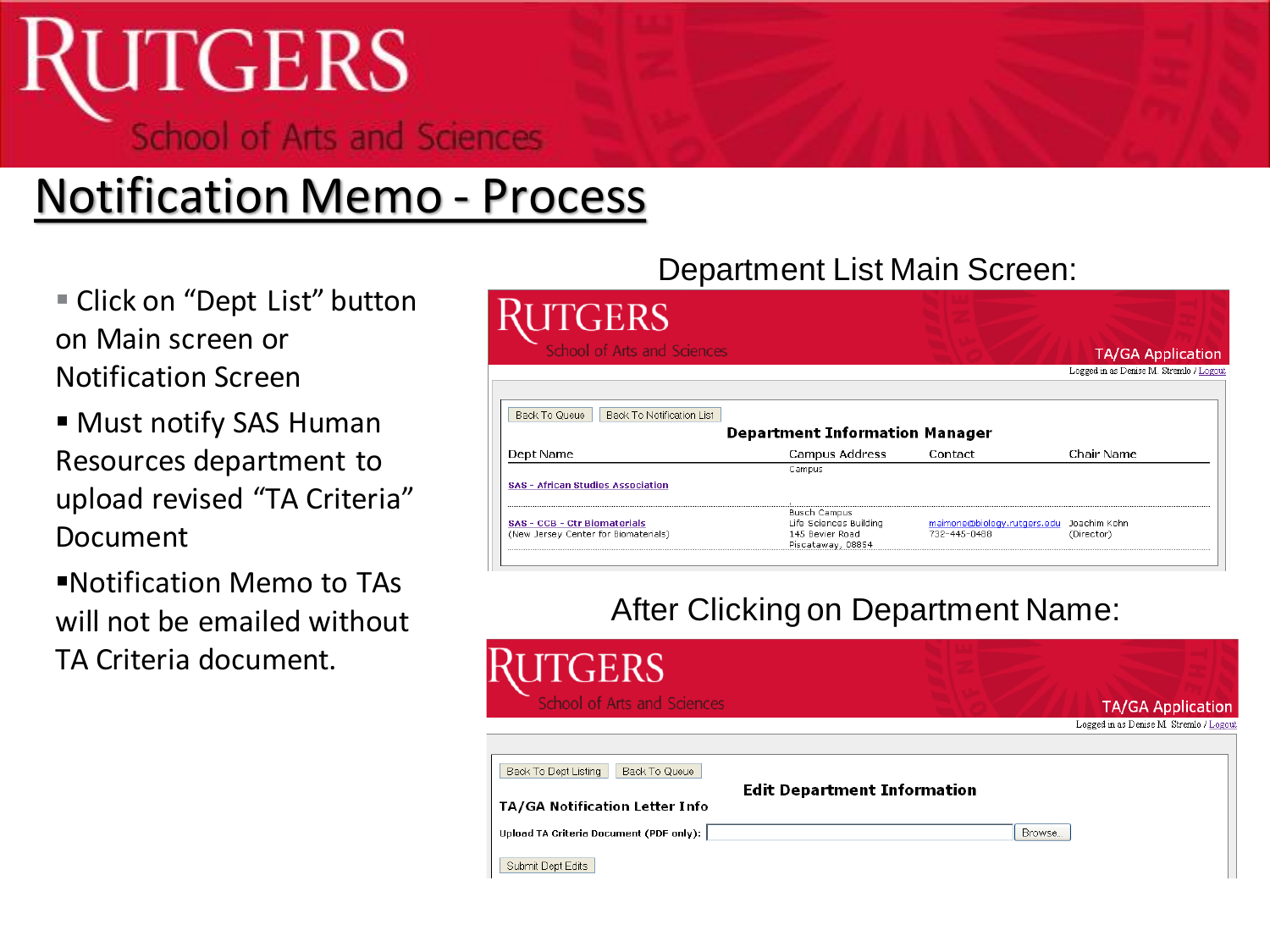#### Work Flow Process

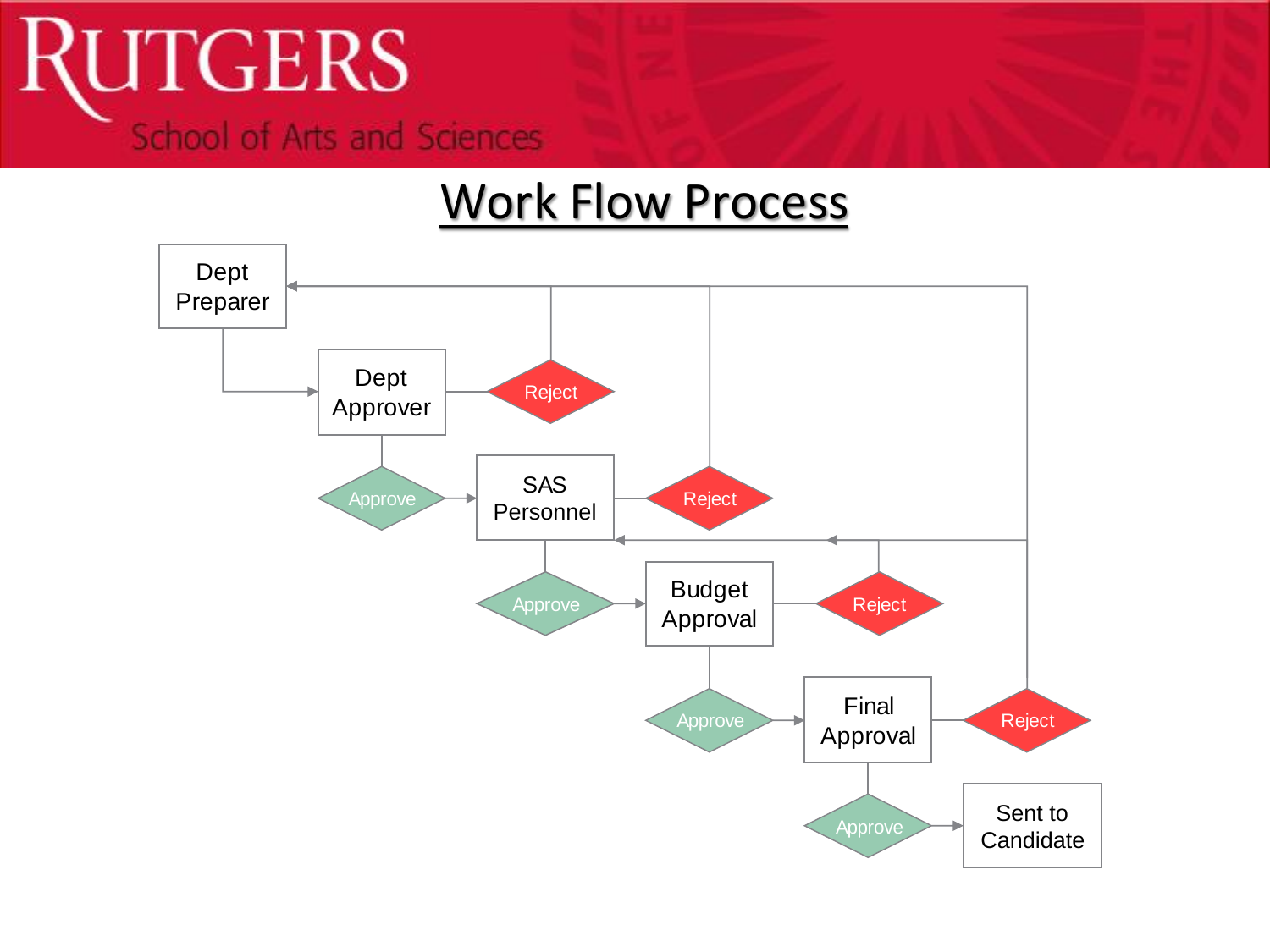#### Dept Preparer – New Entry

**Back To Queue** 

#### **TA/GA Appointment Request Form**

**Status: New Submission** 

#### **I. Student Information**

**REVISED: No** 

| <b>RUID:</b>                                                           |            |        |                   |                    |                           |  |
|------------------------------------------------------------------------|------------|--------|-------------------|--------------------|---------------------------|--|
| Appt. Type:   Teaching Assistant                                       |            |        |                   | CP Type: None ▼    |                           |  |
| Department/Unit:   SAS - Academic Services                             |            |        |                   |                    |                           |  |
| Title:                                                                 | Last Name: |        |                   | <b>First Name:</b> |                           |  |
| <b>Address 1:</b>                                                      |            |        | <b>Address 2:</b> |                    |                           |  |
| City:                                                                  |            | State: | <b>Zip Code:</b>  |                    | Gender: Male              |  |
| Email:                                                                 |            |        |                   |                    |                           |  |
| Grad. Program Name/Code:<br><b>Number of Prior Semesters as TA/GA:</b> |            |        |                   |                    | <b>Term of Admission:</b> |  |

#### **STUDENT INFORMATION**

- Department/Unit access limited to areas of responsibility
- RUID must be entered. If record in student data warehouse or appointment web-based system:
	- name, address, gender, email, grad program and term of admission fields will autopopulate.
- Select Appt. Type and CP Type
- Fill in # of Prior Semesters as TA/GA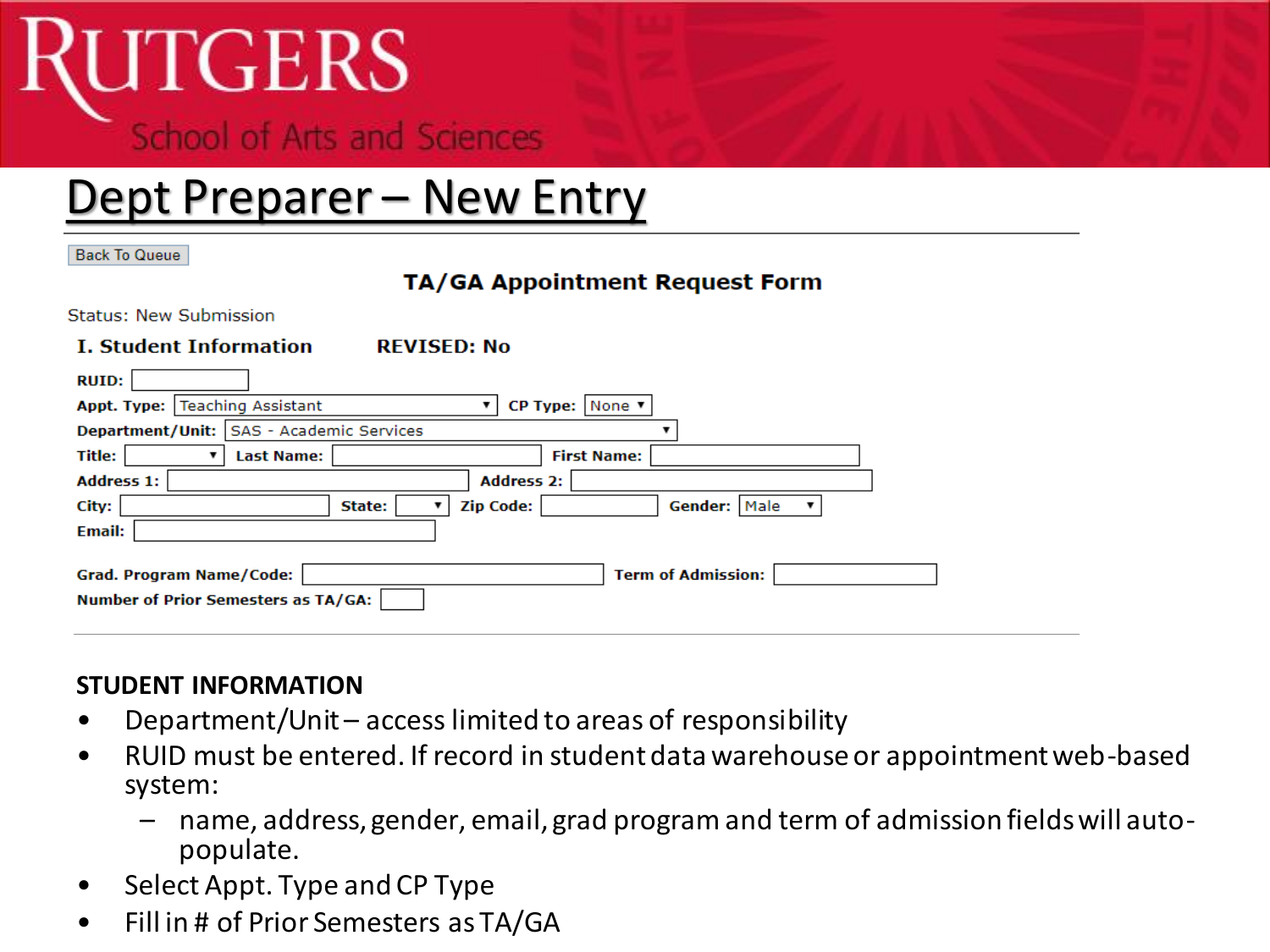### Dept Preparer - New Entry (cont'd)

#### **II. Appointment Information**

| $-$ Select $ \cdot$<br>-- Select --<br>$-$ Select $ \mathbf{v}$<br><b>Appt. Terms:</b><br>‰                                                                                                           |
|-------------------------------------------------------------------------------------------------------------------------------------------------------------------------------------------------------|
| <b>Effective Date of Appt.:</b><br>to                                                                                                                                                                 |
| <b>Pay Dates:</b><br>to                                                                                                                                                                               |
| <b>Total Salary \$:</b><br><b>Base Salary \$:</b><br>CP Salary \$:<br><b>Supplemental Salary \$:</b><br>Prior Yr CP \$:<br><b>Prior Yr Salary \$:</b><br>Prior Yr Sup \$:<br><b>Prior Yr Base \$:</b> |
| <b>Approved Allocation?</b> $\bigcirc$ Yes $\bigcirc$ No<br>UDO#:                                                                                                                                     |

#### **APPOINTMENT INFORMATION**

- Select Appointment Terms from drop down menu
	- Effective Date of Appointment & Pay Dates will auto-populate for AY, CY must be entered
	- Enter Base salary and CP salary or supplementary salary for requested appointment and prior year
	- Enter UDO# and check if it is part of the approved allocations for the year. If no, a new box will open to add project/grant account information.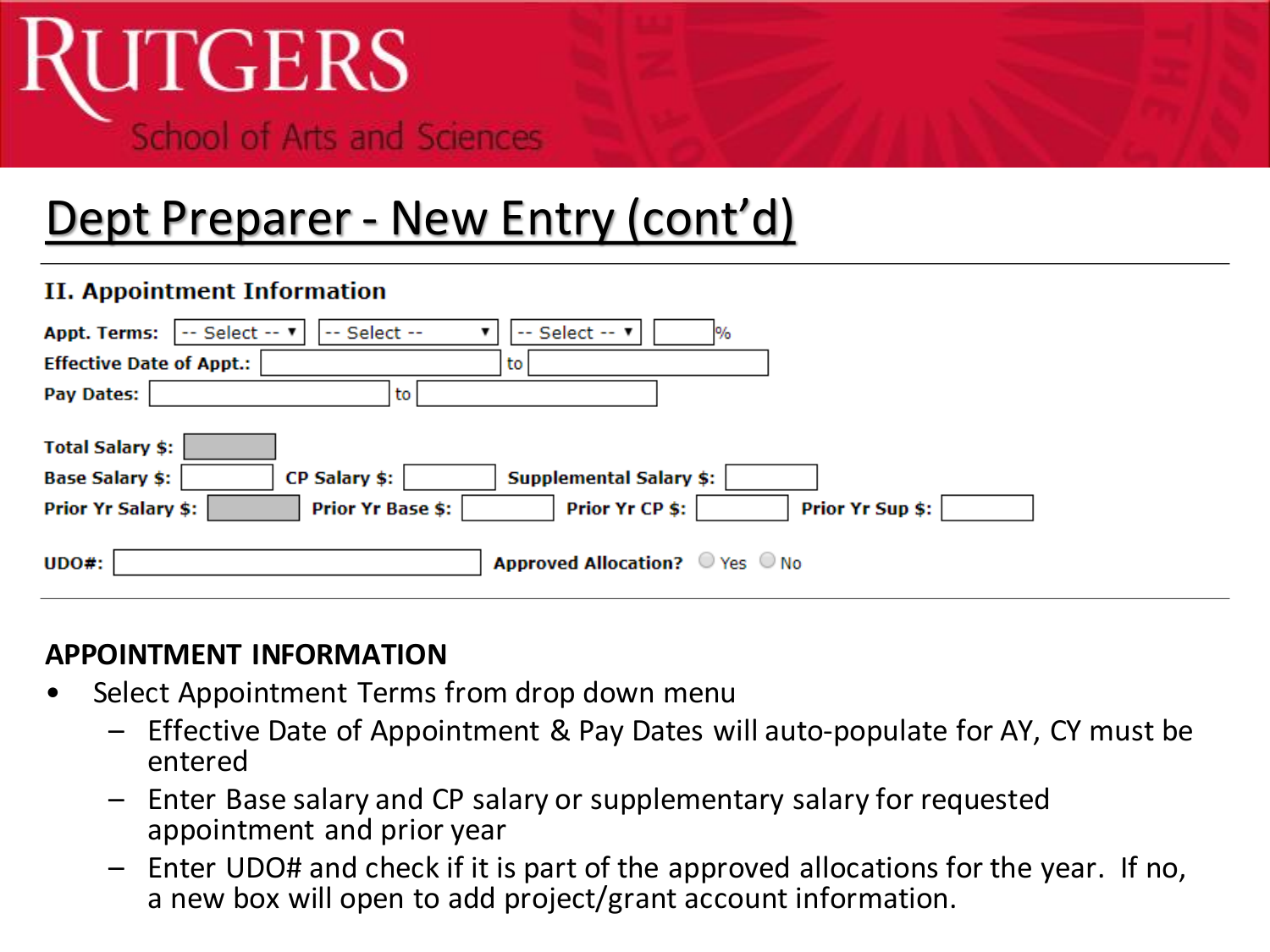### Dept Preparer - New Entry (cont'd)

#### **III. Personnel Information**

| Does/will the candidate currently (with this appointment) hold another Rutgers appointment? $\bigcirc$ Yes $\bigcirc$ No |  |
|--------------------------------------------------------------------------------------------------------------------------|--|
| Is this the candidate's first Rutgers appointment? $\bigcirc$ Yes $\bigcirc$ No                                          |  |

| Does the candidate require health benefits? $\bigcirc$ Yes $\bigcirc$ No |  |  |
|--------------------------------------------------------------------------|--|--|
| Citizenship Status: US Citizen v                                         |  |  |
| Is the candidate a New Jersey Resident? $\bigcirc$ Yes $\bigcirc$ No     |  |  |

#### **IV. TA Position & Testing Information**

Position Description: Lecturer

#### **PERSONNEL INFORMATION**

Fill in questions and drop down questions as applicable in form

#### **TA Position & Testing Information**

Position Description (TA only)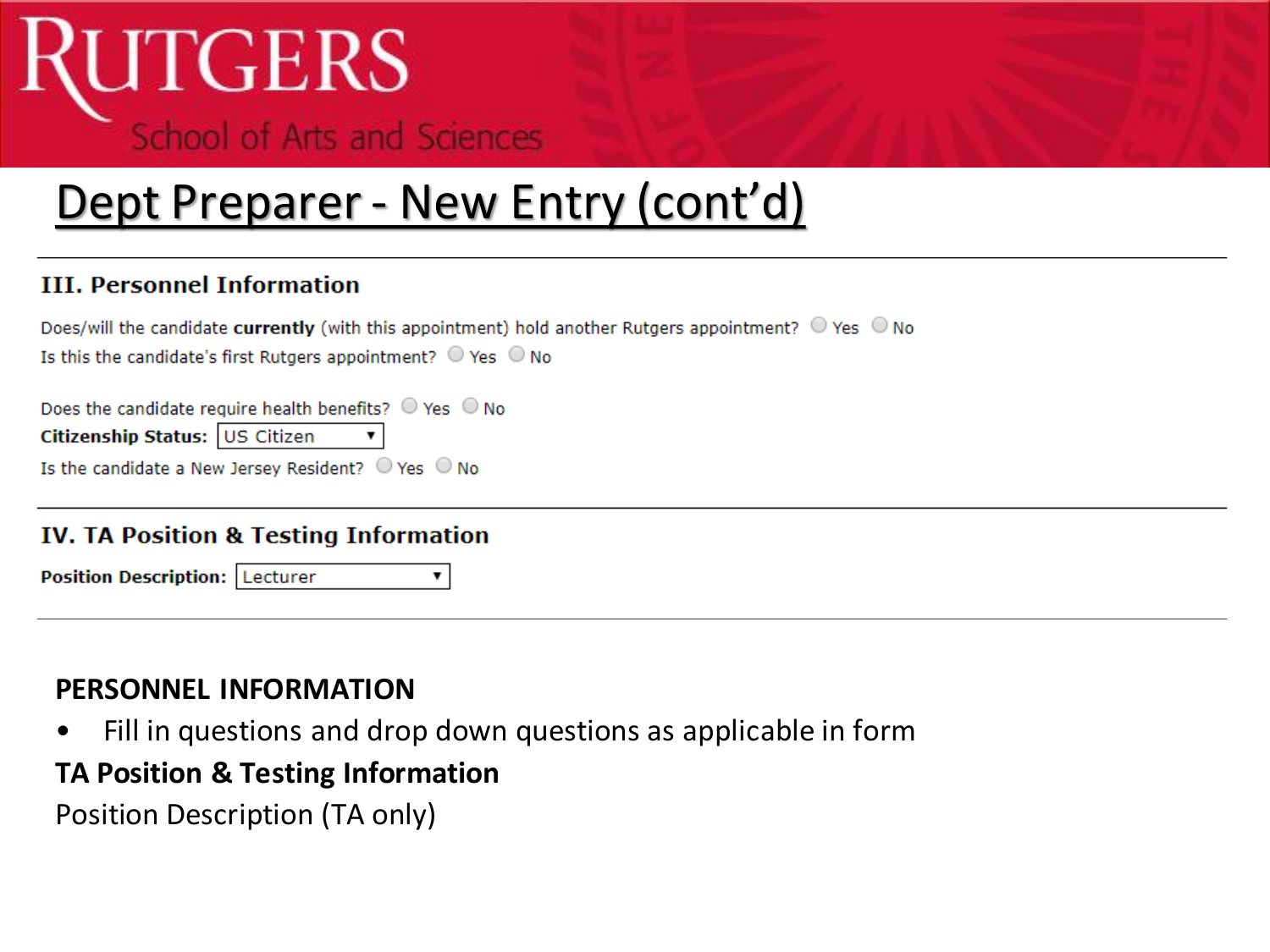## Dept Preparer - New Entry (cont'd)

**COMMENTS** – Use comment box to communicate information forward to approver levels for review

-Revised Appointments: Reason for revision required in comment box

-Any information which will assist approvers in understanding unusual circumstances (funding exceptions, new appointment replacements)

**SUBMIT** 

**TA** – moves to Graduate Director Queue before Chair

**GA** – moves to Chair

**SAVE** – Save and return to request later

**Revisions –** If going from an AY to Fall only appointment, do NOT revise. Terminate at end of semester to avoid losing health benefits. Call SAS Human Resources to discuss in further detail.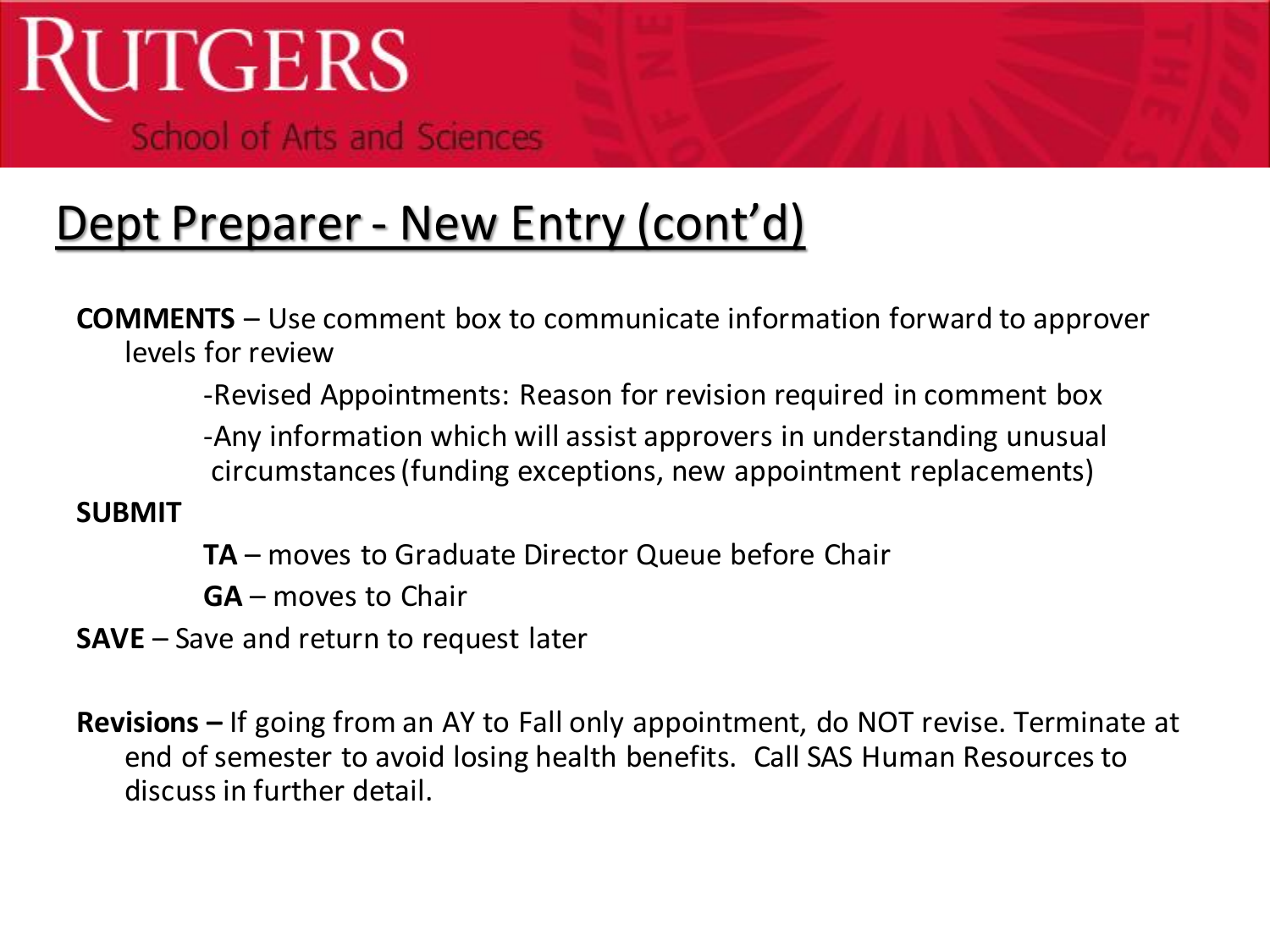### Dept Approver

|                                      | UTGERS<br>School of Arts and Sciences      |                                                                        |                                        |                                          | TA/GA Application                        |
|--------------------------------------|--------------------------------------------|------------------------------------------------------------------------|----------------------------------------|------------------------------------------|------------------------------------------|
|                                      |                                            |                                                                        |                                        |                                          | Logged in as Denise M. Stremlo / Logout. |
| Pending In Your Queue<br>SAS<br>Name | - African Studies Association<br>Appt Type | ×<br>Sort By Last Mod Date V<br>Filter List<br>Status                  | <b>Last Modified Date</b>              | Actions                                  | Accepted?                                |
| doe, Jane<br>Smith, John             | GA<br>TA                                   | In Queue For: Department Approval<br>In Queue For: Department Approval | 2/22/2011 12:45pm<br>2/22/2011 12:43pm | $-$ Select $ \vee$<br>$-$ Select $ \vee$ | Pending<br>Pending                       |

- TA must have graduate director approval & chair approval
- GA chair approval only
	- Click on name to view individual submission information
	- Actions Column: To approve or reject from status page
	- Submit changes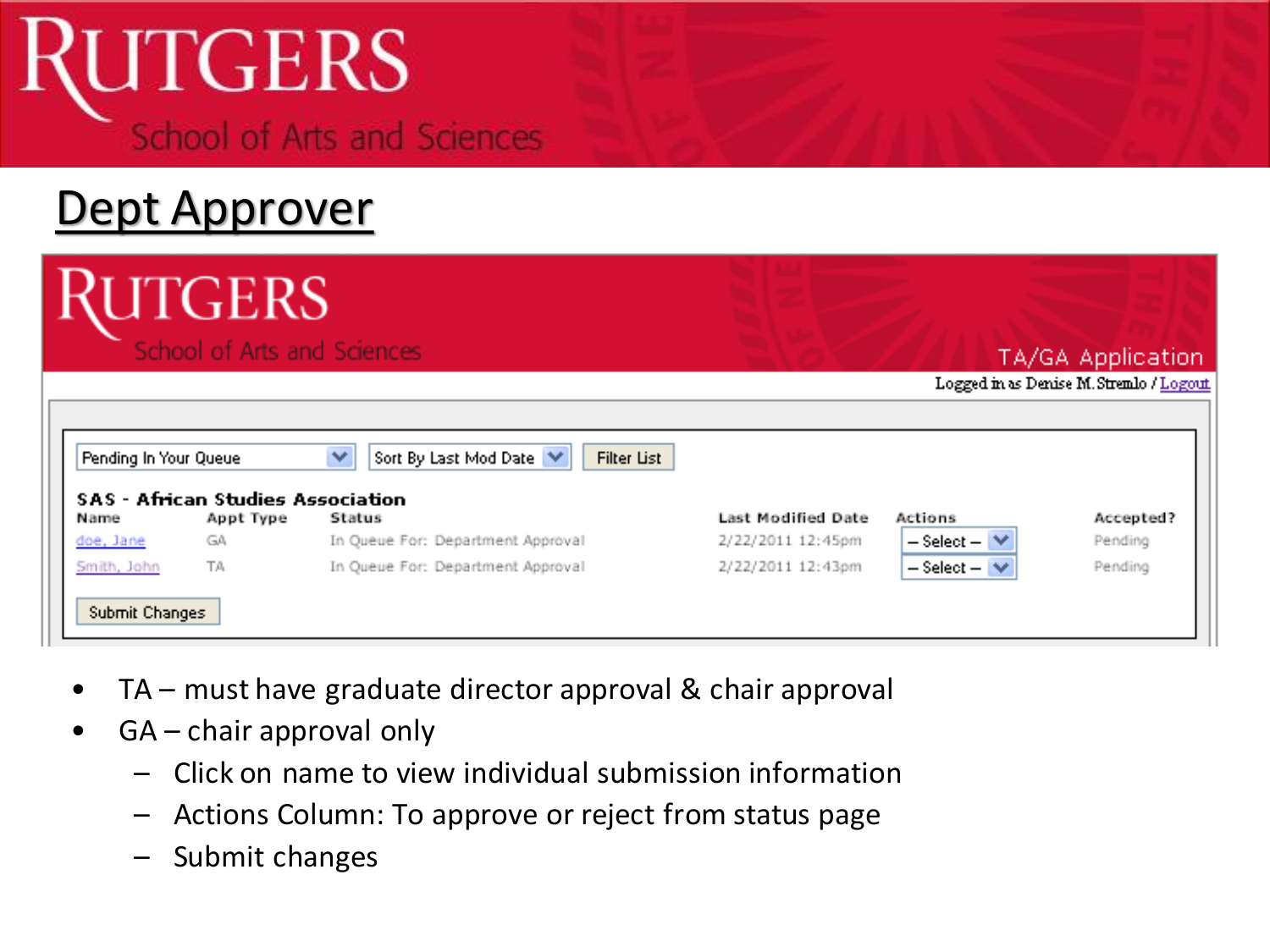### Dept Approver

- Record is read only.
- Approve Submit forward for Human Resources Approval
- Reject Send back to department preparer
- Comments box to communicate additional information or reason for rejection, if needed

| <b>Back To Queue</b>                                                                                                                                           |
|----------------------------------------------------------------------------------------------------------------------------------------------------------------|
| TA/GA Appointment Request Form                                                                                                                                 |
| Status: In Queue For: Graduate Director Approval                                                                                                               |
| All fields (except for comments) are read-only.                                                                                                                |
| <b>I. Student Information</b><br><b>REVISED:</b>                                                                                                               |
| RUID:                                                                                                                                                          |
| Appt. Type: Teaching Assistant<br>CP Type: None                                                                                                                |
| Department/Unit: SAS - Africana Studies<br>Title: Ms. V Last Name:<br><b>First Name:</b>                                                                       |
| Address 1: S<br>Address 2:                                                                                                                                     |
| City: Easton<br>Zip Code: 18046<br>State: PA<br>Gender: Female                                                                                                 |
| Email:                                                                                                                                                         |
| Grad. Program Name/Code: Sociology (920)<br>Term of Admission: Fall 2007                                                                                       |
| # Prior Semesters as TA/GA: 1                                                                                                                                  |
|                                                                                                                                                                |
| II. Appointment Information                                                                                                                                    |
| Appt. Terms: AY<br>Entire Year<br><b>Full Time</b><br>$100\,$ %                                                                                                |
| Effective Date of Appt.: August 25, 2010<br>to Commencement 2011<br>Pay Dates: September 1, 2010 to June 30, 2011                                              |
|                                                                                                                                                                |
| Total Salary \$: 3                                                                                                                                             |
| Base Salary \$: 1<br>$CP$ Salary \$: 1<br>Supplemental Salary \$: 1<br>Prior Yr Salary \$: 3<br>Prior Yr Base \$: 1<br>Prior Yr CP \$: 1<br>Prior Yr Sup \$: 1 |
| Account $x:$ 1<br>Position $x$ : 1                                                                                                                             |
|                                                                                                                                                                |
| <b>III. Personnel Information</b>                                                                                                                              |
| Does/will the candidate currently (with this appointment) hold another Rutgers appointment? $\bigcirc$ Yes $\circledast$ No                                    |
| Is this the candidate's first Rutgers appointment? $\circledcirc$ Yes $\circledcirc$ No                                                                        |
| Does the candidate require health benefits? $@$ Yes $@$ No                                                                                                     |
| Citizenship Status: US Citizen                                                                                                                                 |
| Is the candidate a New Jersey Resident? $@$ Yes $@$ No                                                                                                         |
|                                                                                                                                                                |
| IV. Graduate School -- New Brunswick Information                                                                                                               |
| Position Description: Lecturer                                                                                                                                 |
| V. Comments                                                                                                                                                    |
|                                                                                                                                                                |
|                                                                                                                                                                |
|                                                                                                                                                                |
|                                                                                                                                                                |
| Submit for Dept Chair Approval<br>Reject                                                                                                                       |
| <b>Submission History &amp; Comments</b>                                                                                                                       |
| 2/23/2011 4:19pm: Approve by Dept AA by Trent E. Di Renna (tdirenna)                                                                                           |
|                                                                                                                                                                |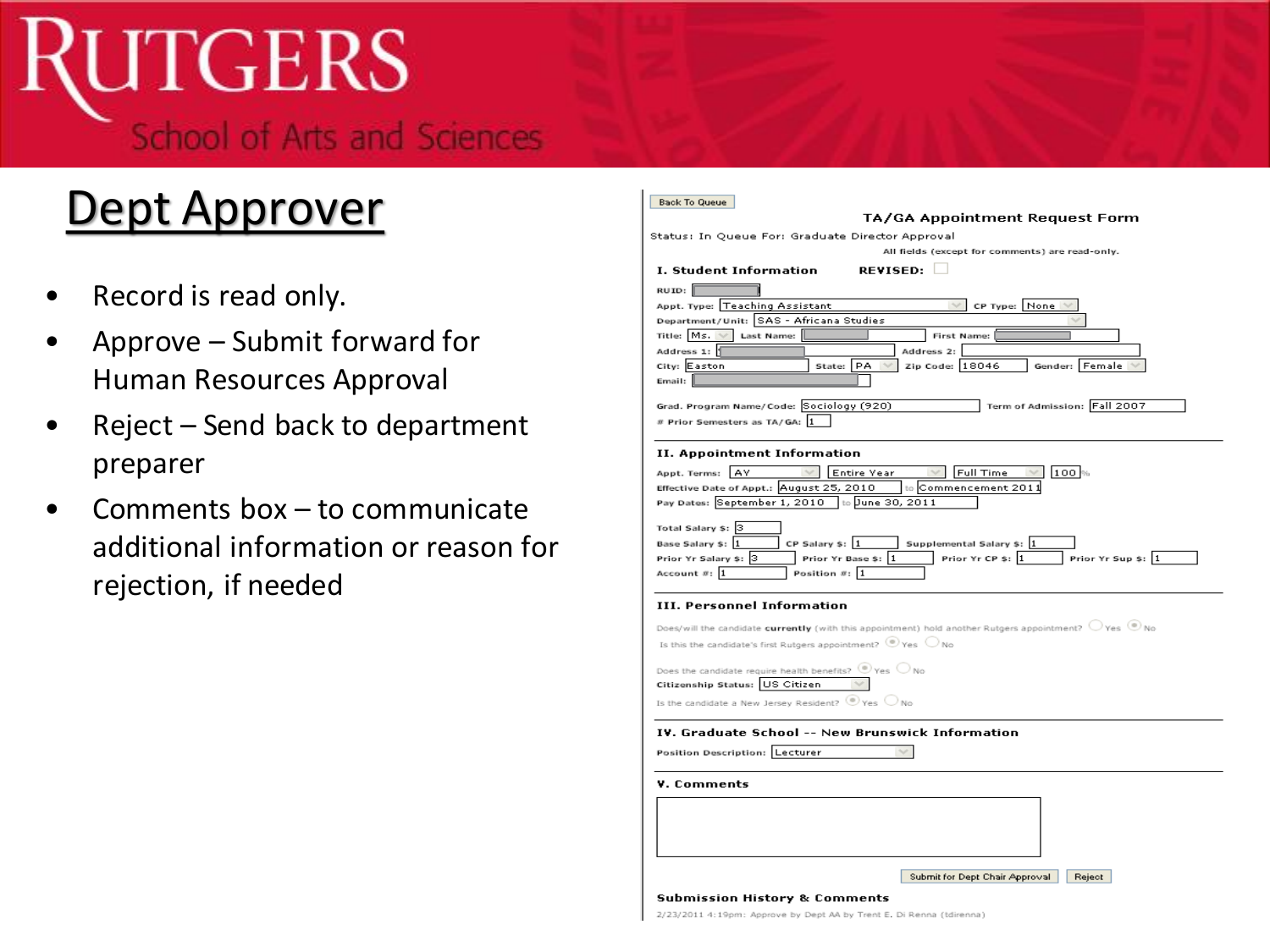## Human Resources (Personnel) Approver

- Human Resources representative from Dean's Office reviews request
- Approve Submit forward for budget approval
- Reject Send back to department preparer
	- Resubmission must go through department approver again
- Comments box If appointment is rejected, reason will be communicated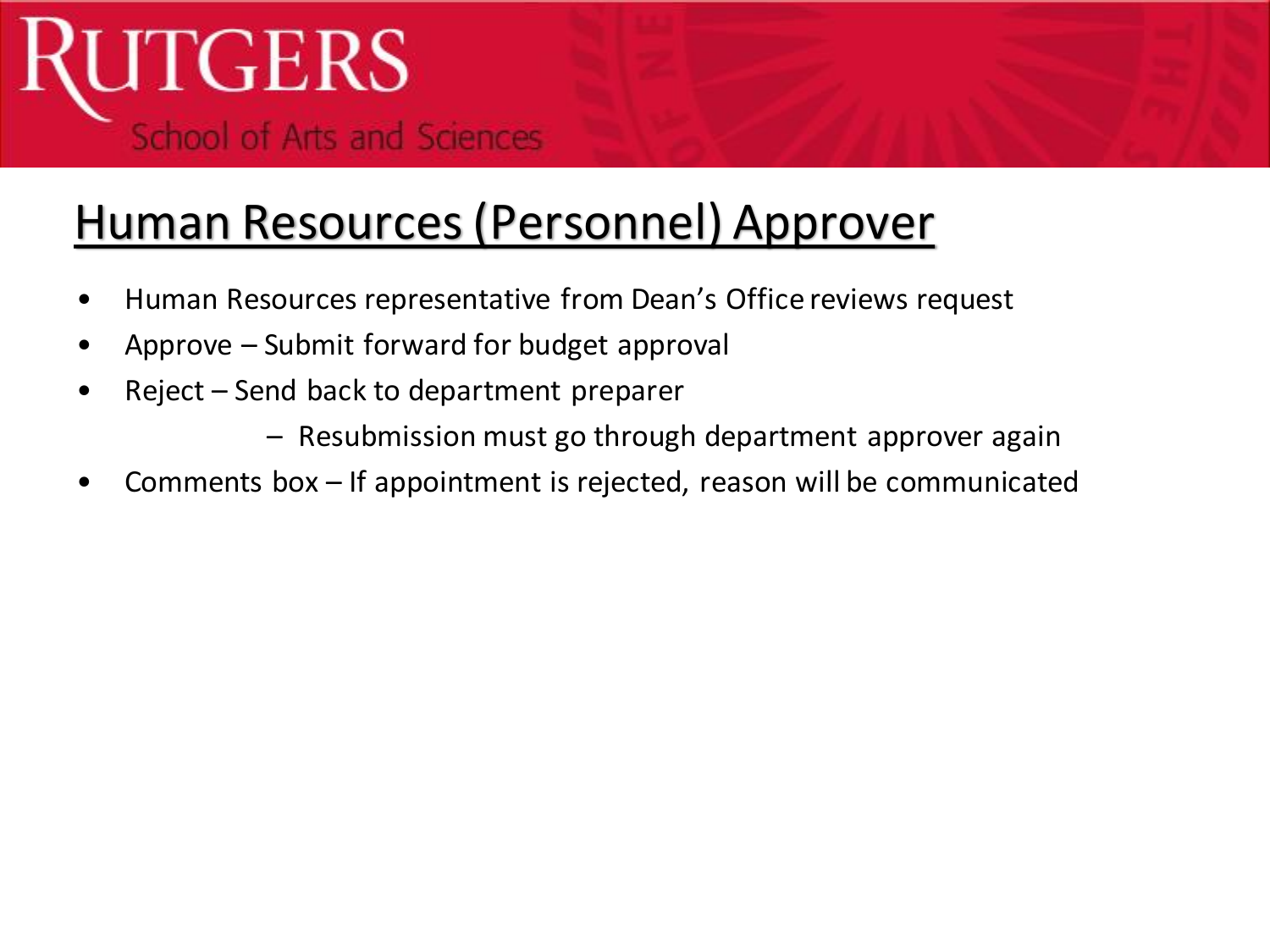### Budget Approver

- Record is read only
- Approve Click on "Budget Approved" at bottom of record
- Reject Sends back to Human Resources (Personnel)
- Comments box Use to communicate reason for rejection or additional information if needed

| <b>Back To Queue</b>                                                  |                                                                                                        |
|-----------------------------------------------------------------------|--------------------------------------------------------------------------------------------------------|
|                                                                       | <b>TA/GA Appointment Request Form</b>                                                                  |
|                                                                       | Status: Approved By: Personnel -- In Queue For: Business                                               |
|                                                                       | All fields (except for comments) are read-only.                                                        |
| <b>T. Student Information</b>                                         | <b>REVISED: No</b>                                                                                     |
|                                                                       |                                                                                                        |
| RUID: 181002980                                                       |                                                                                                        |
| Appt. Type: Teaching Assistant<br>Department/Unit: SAS - Anthropology | ▼ CP Type: None ▼                                                                                      |
| Title: Ms.                                                            | First Name: Gabrielle<br>V Last Name: Kelly                                                            |
| Address 1: Lot 2 King Christian                                       | Address 2: Extension, Kingspoint                                                                       |
| City: Ouezon City                                                     | Zip Code: 1116<br>Gender: Female v<br>State:<br>▼                                                      |
| Email: gabrielle.cabrera@rutgers.edu                                  |                                                                                                        |
|                                                                       |                                                                                                        |
|                                                                       | Grad. Program Name/Code: Anthropology (070)<br>Term of Admission: Fall 2017                            |
| Number of Prior Semesters as TA/GA: 3                                 |                                                                                                        |
|                                                                       |                                                                                                        |
| <b>II. Appointment Information</b>                                    |                                                                                                        |
| Appt. Terms: AY                                                       | V   Entire Year<br><b>Full Time</b><br>100<br>$\mathbf{v}$                                             |
| Effective Date of Appt.: August 25, 2019                              | to Commencement 2020                                                                                   |
| Pay Dates: September 1, 2019                                          | to June 30, 2020                                                                                       |
|                                                                       |                                                                                                        |
| <b>Total Salary \$: 25969</b>                                         |                                                                                                        |
| <b>Base Salary \$: 25969</b>                                          | <b>CP Salary \$:</b><br><b>Supplemental Salary \$:</b>                                                 |
| <b>Prior Yr Salary \$:</b>                                            | <b>Prior Yr Base \$:</b><br>Prior Yr CP \$:<br>Prior Yr Sup \$:                                        |
| UDO#: 45060155826                                                     | Approved Allocation? Yes ONo                                                                           |
|                                                                       |                                                                                                        |
| <b>III. Personnel Information</b>                                     |                                                                                                        |
|                                                                       | Does/will the candidate currently (with this appointment) hold another Rutgers appointment? O Yes @ No |
|                                                                       | Is this the candidate's first Rutgers appointment? O Yes O No                                          |
|                                                                       |                                                                                                        |
|                                                                       | Does the candidate require health benefits? O Yes O No<br>▼                                            |
| Citizenship Status: US Citizen                                        | Is the candidate a New Jersey Resident? • Yes O No                                                     |
|                                                                       |                                                                                                        |
|                                                                       | <b>IV. TA Position &amp; Testing Information</b>                                                       |
|                                                                       | ▼                                                                                                      |
| <b>Position Description: Lecturer</b>                                 |                                                                                                        |
| <b>V. Comments</b>                                                    |                                                                                                        |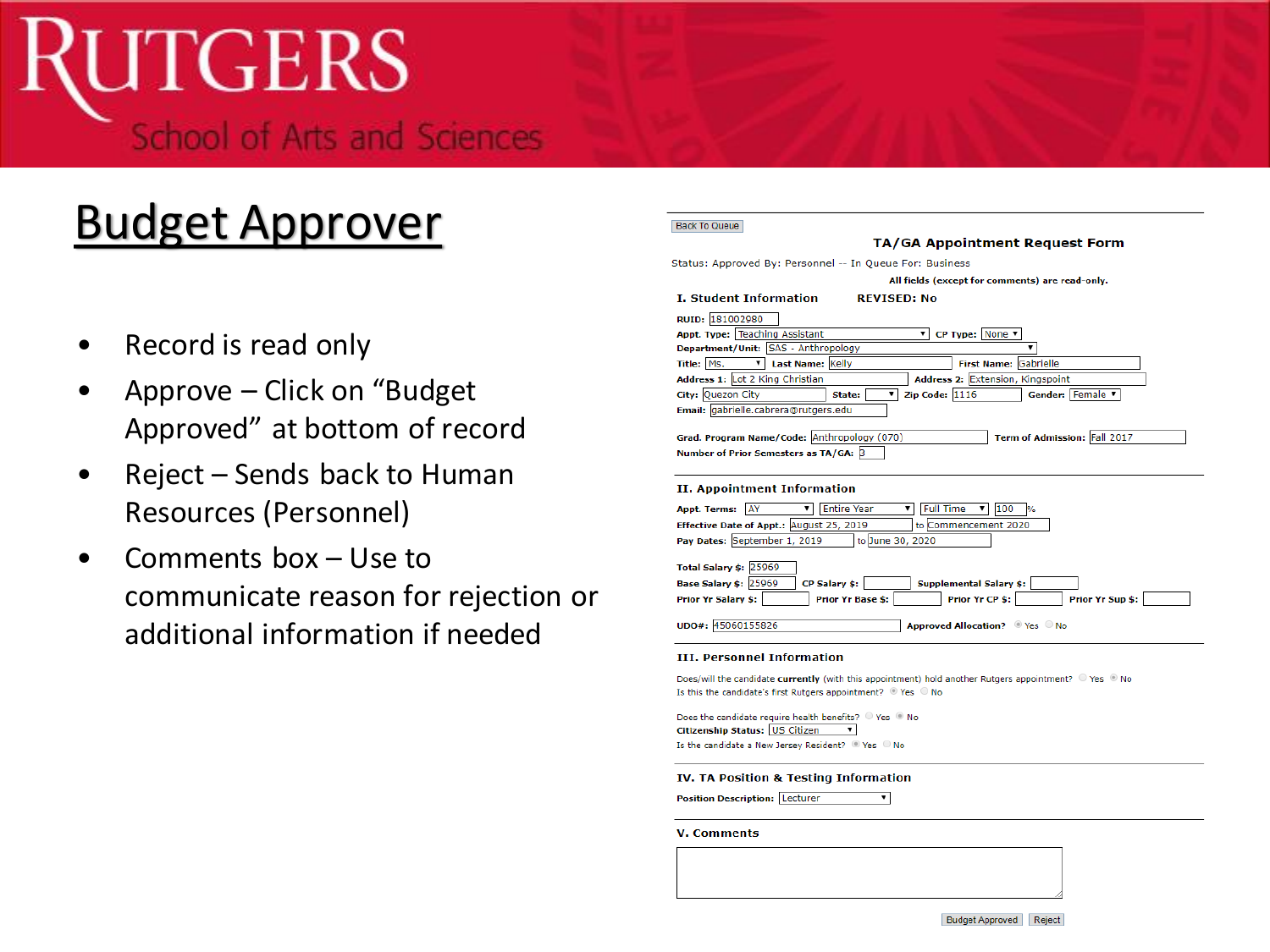## Final Approval – Dean's Office

- Letter reviewed and sent to candidate's email address provided in system via DocuSign
- Letter can be viewed as a PDF in the system
- Candidate must electronically sign letter and waiver via DocuSign
- Signed copy sent to department email provided in Department List
	- *Be sure to contact a Human Resources Associate when there is a change in Staff so email address can be updated in appointment portal*
- Payroll paperwork can be prepared and submitted as needed